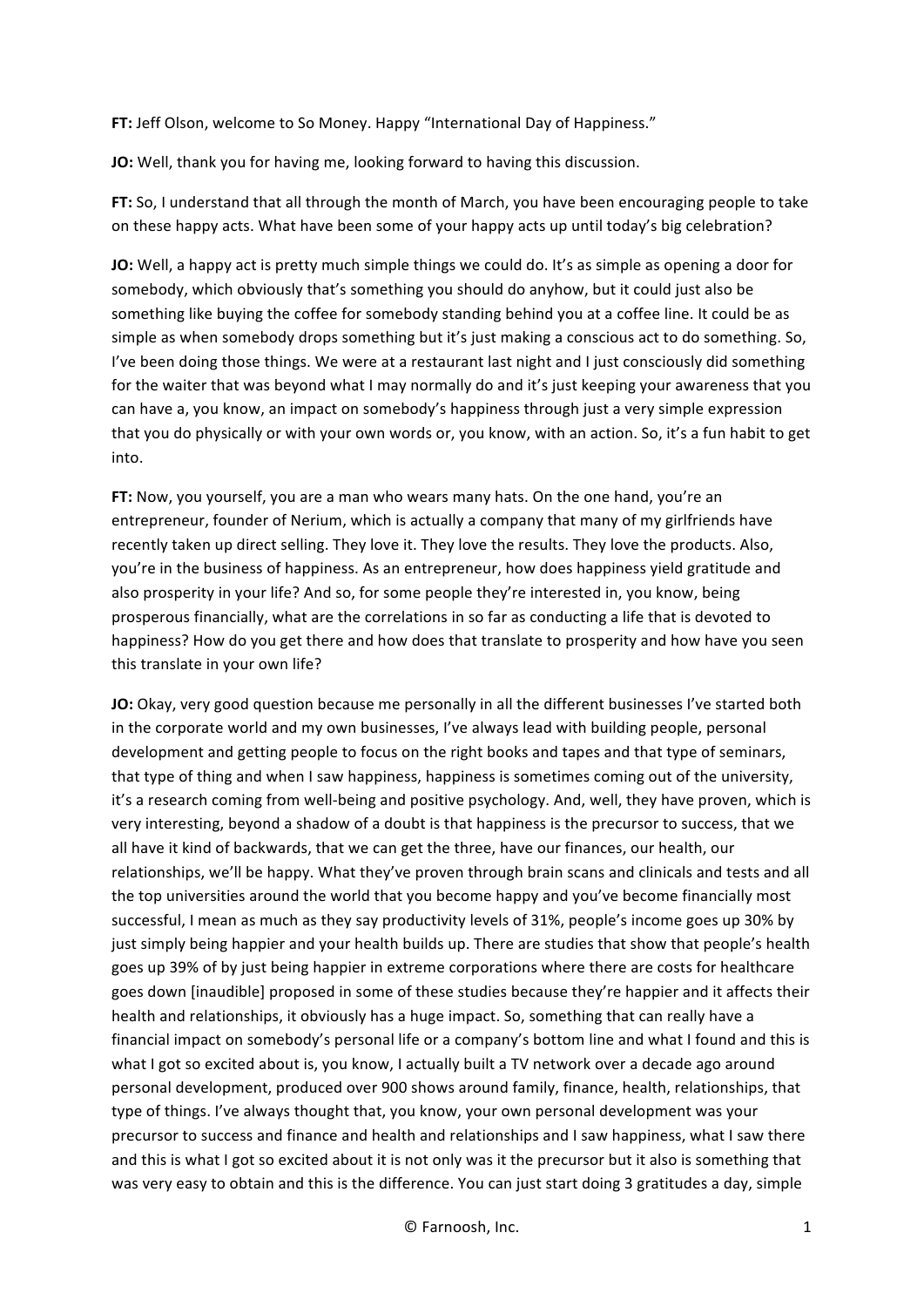gratitude, you know, write down what you're grateful for 3 times a day. It takes up 5, maybe 10 minutes at the most that changes the way your brain neurons are firing in the way you start seeing things and it changes your awareness in literally 30 days that you've shown a grumpy old man turning happy in that 30 days. And so, you know, it's not something big that happens to you. It's something little that you can do. And so, all of a sudden you start looking at, you know, a business or person and, you know, being happy and doing gratitude, it's not only the right thing to do but, financially, it's the smart thing to do. You know, our health is a smart thing to do and so that's what got me intrigued by it so much and that's what got me into this space of happiness and started, you know, developing the "Live Happy" empire that we're doing.

FT: How do you define happiness? I would suspect that depending on the person, there's a different definition, just like we each uniquely define success, we each uniquely define gratification. How do you define happiness and how do you teach it to others?

**JO:** Okay, defining happiness is a state of being and quite honestly it's people, to a certain degree it's subjective although they've done clinicals where they literally scan the brain and there're parts of your brain that light up when you're happy and a part of your brain that light up when you have anxiety and stress and they've been able to show that by giving people these simple little activities that the brain which firing up in their brain changes. Okay. So, you can physically have a difference and the skin does not do a major thing and so the definition of happiness, it's just a state of wellbeing that to get there is just not that very difficult of a thing to do and it really starts with awareness and that's what I'm doing with our Live Happy magazine and we've become the biggest content aggregator of happiness and the first thing to do is make people aware that there is a place to go about happiness and happiness matters. I mean it's almost you think of happiness like almost like sadness like it's a part of your life that, you know, it's like anything which you focus on grows. So, just when you make it you become aware that happiness is actually a tool. It's not just a response. It's something you could be proactive about versus something that you're reactive about, you know, and it's kind of like sadness to a certain degree is a reactive impulse. It comes from something that happened. See, I don't think people proactively go out and try to be sad but, you know, when you think about happiness, you can proactively try to be happy and get yourself into those activities. And so, what we're trying to do just have an easy awareness of happiness and then have an access to happiness. And so, just like in the content available for everybody and it's amazing how just once you start becoming aware of happiness, how it grows in your life and start seeking it out to like anything else and then we start seeing the impact it becomes, to a certain degree start becoming addicted to it and not the sad point of, you know, of addiction but you start being drawn towards it and then you start seeing it affect your life. So, it's just a simple little process and it's measured by your state of being or else it can be measured by, you know, like I said clinicals and research coming out of these universities. They even have it in Harvard and U Penn and University of Beijing and all these universities that are improving their well-being and positive psychology and its impact on people's lives.

**FT:** And, yeah, I totally agree with that. I just came back from a 3, 4-day long event with Tony Robbins, *Unleash the Power Within* and it was so eye opening. He said some things that really I think mirror what you're getting to and what your mission is which is that first and foremost, you know, your mindset is a choice in many ways. You know, you actually have the power to choose your state of mind and that ultimately can lead you to making healthier choices and having a more fulfilling life.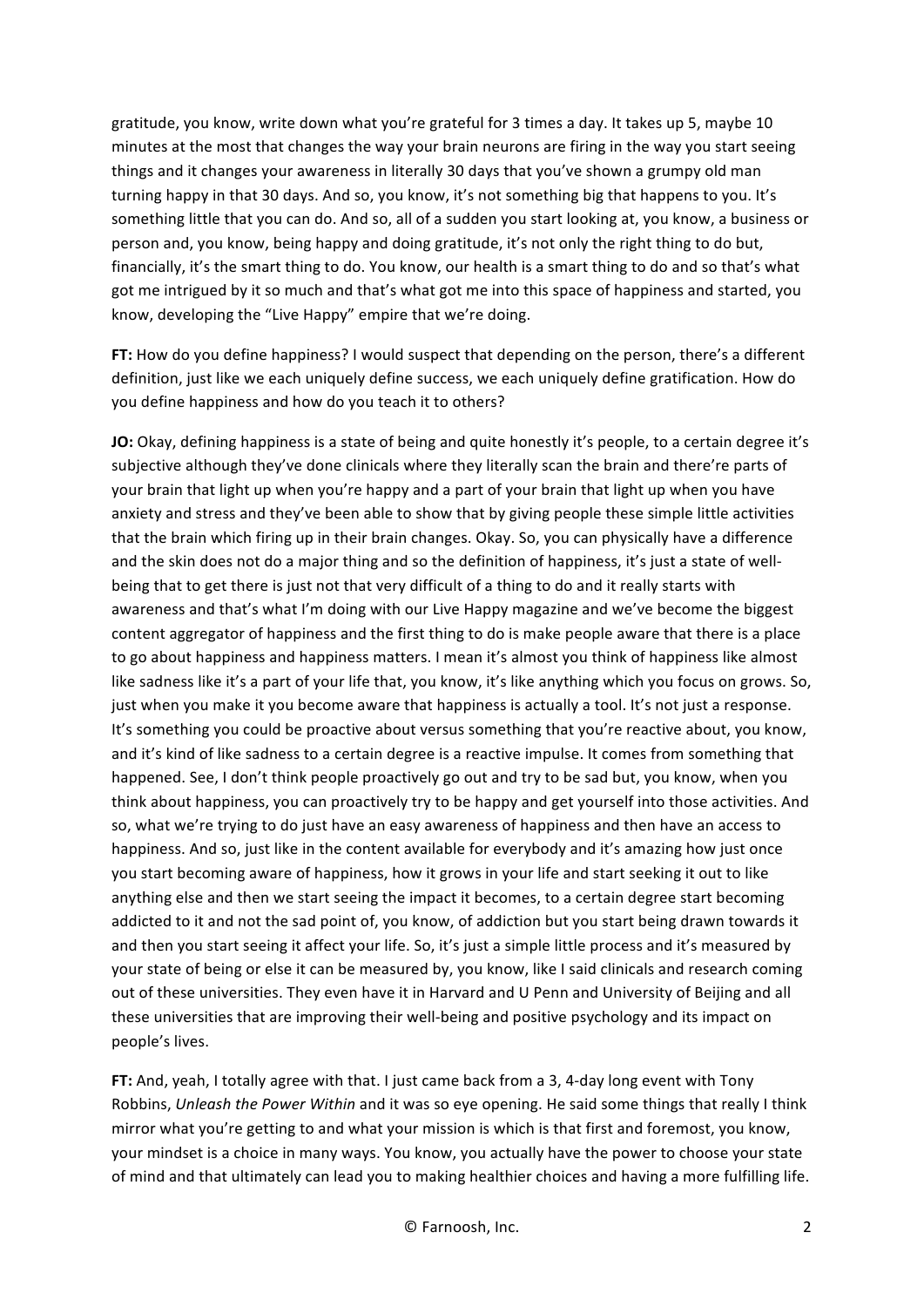Transitioning now to Nerium for a moment, I think because for many of my listeners, they're often curious about, writing into to me about, "Farnoosh, how can I make more money? I want to pursue a passion. I perhaps have an extra 15, 20 hours a week to, you know, monetize and do something where I can have extra revenue stream but I ultimately want to do something that I enjoy." How is Nerium doing this for millions of salespeople?

**JO:** Well, first of all, on the products side, we've just been blessed. We're in an amazing space. The space of beauty is a very rich space to be in so it's good to be in the space that's hot. When you walk into retail, it's always going to be the first thing you ever see in the department store is beauty so we're in a great space that we have had an opportunity to come in a space where amazing research has come out from the top universities [inaudible] researching other things and accidentally discover these [inaudible] that really can affect the aging of the skin and then so we've tied into that and our products that we have are first of the market. They're unique. They have huge differentiation. They're clinically proven and we have a global [inaudible] to it. So, all those things make for, you know, the perfect scenario for a business opportunity. We're in the right space. We have breakthrough products, differentiation and all those great things. From that standpoint business works but what we've done is we've tried to focus on the company just as much on purpose and meaning as we are have on [inaudible  $-$  09:33] and financial opportunity and that's why we focus on things like happiness. When we have our conferences, we bring in people that speak about happiness and when we're out of our events we do things about being a better person because I've always believed I can take out anybody and show him how to be happy. I can show him I mean how to be successful. I can show him the activities to do it. But, it's not the how you do them, with the 'Hows' are [inaudible], you do the 'Hows' and my personal belief is your philosophy and your attitude is actually more important than your activities. If you have good philosophies, that turns into good attitude, turns into the proper actions. The proper actions turns into the right goals, turns into the right lifestyle. So, at Nerium, we're blessed to be in a great space with a great product and we know the activities that you need to be successful, you know, the 'Hows' but we focus on how you do the 'Hows' a lot and that's why we brought happiness in and that's why we do all the things we do and I think if you talk to your friends like you mentioned, they'll tell you that Nerium is much bigger to them than just a product. It's a company. It's about an experience. It's about being a better version of yourselves. It's the company that's helping other people become a better version of themselves and living a better life and we focus a lot on purpose and meaning and a respected community there and I think that's why people, I really personally believe and I'm going long here and I apologize but I really personally believe that people want to be part of something that matters and they want to be part of something that makes a difference in the world and they want to be part of something where they think they have impact and we focus a lot on that. And so, for your friends at Nerium they'll tell you we're much larger than the product and comp plan, we're really about the whole personal experience.

**FT:** If you had to summarize your financial philosophy as it pertains to managing money but also managing businesses, managing your career, what would it be in a nutshell? If you had, I suspect you might have many, but if you had one that you really believe in that is dominant, what would be your biggest money mantra?

**JO:** Well, I grew up poor. Okay, that whole story, we're very poor. And so, I guess I knew the value of money. So, I, there was a book written a long time ago called The Millionaire Next Door. I mean that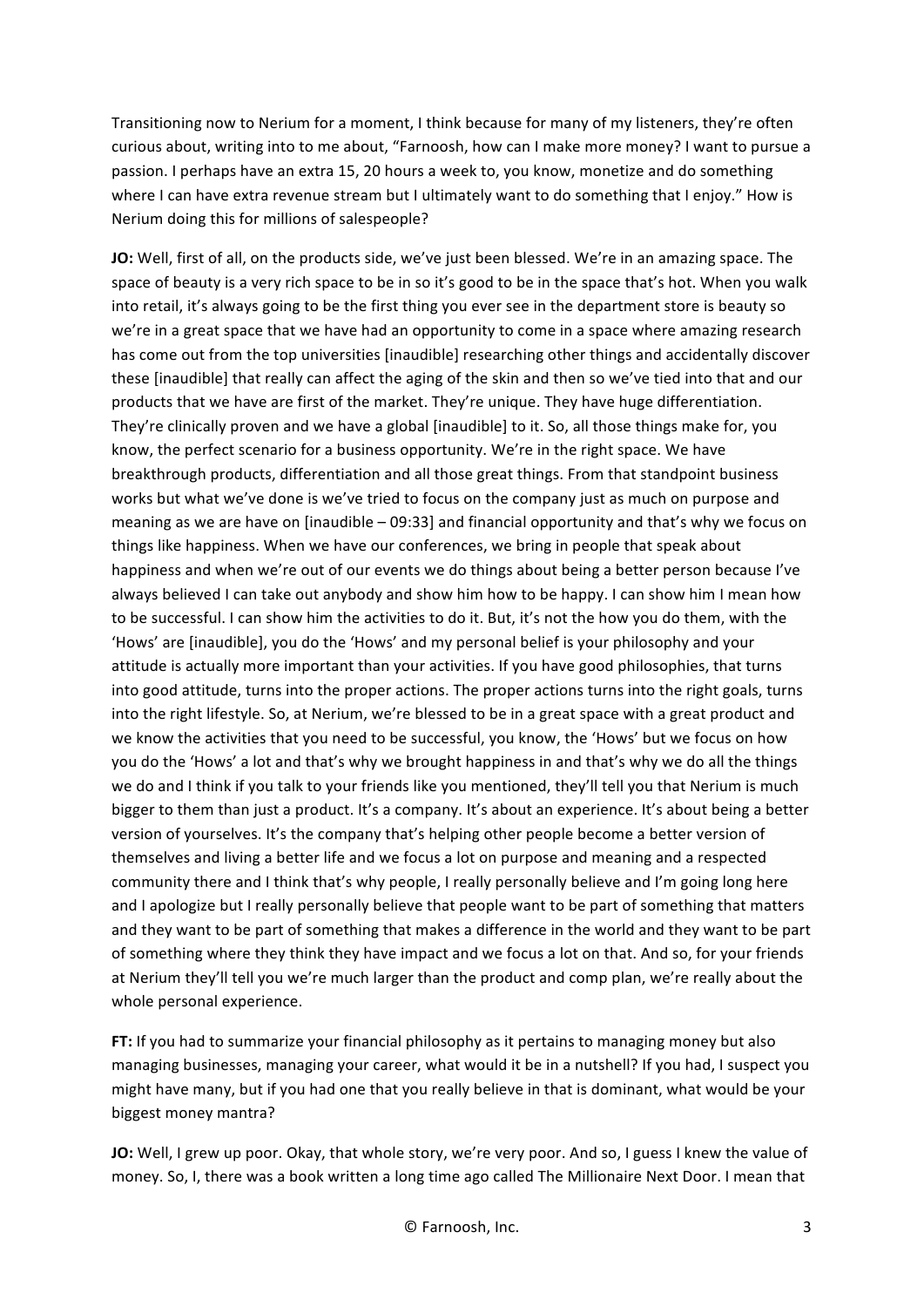book came out, everybody said, "Did they write that book about you?" And, that's how I live. I personally save first and spend second. I have never been a person that society impact the way I spend money which is I call it ego saving. Instead of buying the, you know, purse that has the brand name, just buy the purse or buy the belt that has a brand name, just get the belt. And so, I lived within my means and I'll give you a good example. When I was and I've been, you know, I've worked hard my life, my whole life and have had been blessed to be successful but until I had a million dollars net, a million dollars in the bank, not a million dollars in the house, net a million dollars, my family and I lived on \$4,000 a month and when I got the million, I took it up to \$6,000 a month and did that until we had \$3 million in the bank. And then, I took it to 10,000 until I had \$10 million in the bank. And, I'm not saying it to brag, I'm just saying I lived within my means and my whole goal was always to get to [inaudible] I read a long time ago was the 4% rule, that I, you know, I could spend 4% of what I had, you know, in working for me and I could have that for the rest of my life. And so, if I had a million dollars I could spend \$40,000 a year and for the rest of my life never run out of money. It's such a simple formula but I locked on to that when I was a young person coming out of college and so I've always just tried to live within my means and save first and build money that would work for me when I wasn't there working it.

**FT:** You do sound like the millionaire next door.

**JO:** No. He's really different.

**FT:** You mentioned growing up poor. I'd love to now hear about your greatest money memory growing up, a memory that necessarily shaped the way that you approach money today as an adult. Where were you, what happened, what was the experience?

**JO:** Well, mine, I always had to work to have the money because we didn't have it, okay. And so, my biggest one was stuck between wanting to go into college and having the ability to go to college and trying to figure out how to get through school and pay for it. You know, and that there, those dollars and I had money [inaudible] when I was in high school. That was money I had to go spend on things. But, when I got to college, all of a suddenly realized I was investing on myself and it was just a huge impact on me because I realized I wasn't just trading my efforts for dollars, I was trading my efforts for dollars that were going to give me an opportunity. And, all of a sudden, a dollar became so much more valuable to me because it was the key that got me into a classroom, that got me a book and gave me a chance to try and dig out of where I was at and all a sudden, money became not something that I sought for pleasure but I sought for opportunity and I don't know how, you know, it was a blessing, quite honestly, because to me, to work and like I've been wanting to have a six o'clock in the morning [inaudible] bed at a hotel near the university and then, you know, for the people who are changing the bed and then I'd race to the university over to class and then they would give me that check. All that told me is that allowed me to go to another class and stay in school another semester. And so, money became an opportunity thing for me and I've never forgotten that and it's always how I've looked at it ever since.

**FT:** What do you make of people now leveraging 6 figures to go to undergraduate school and majoring in like something that doesn't necessarily translate to much in the job market? For example, I'm not meaning to hate on anyone who is majoring in, say I don't know, gosh, like Art History, but unless you're going to go and like become a curator at the MET and that's not going to happen right away. I don't know how that translates right away to making good money in the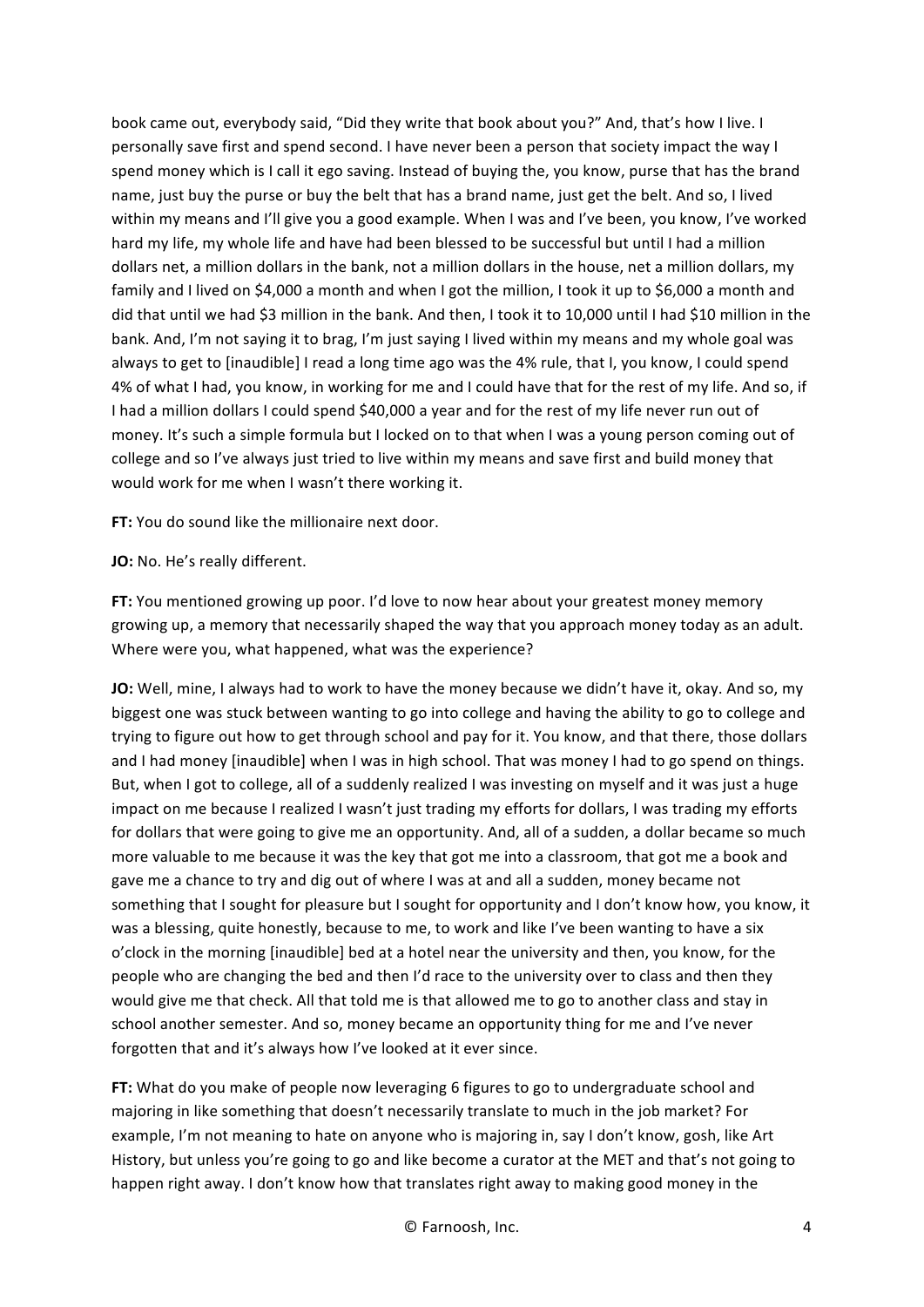market. So, what do you, what would be your advice because I just got a lot of questions about people interested in graduate school taking out these big loans, what, how do you assess that? How for your own children would you assess that?

**JO:** That's a very difficult one because quite often, you know, the job market has shifted so dramatically and I don't feel like the educational system has shifted with it. And, to still be teaching, like you said, history, it used to be that way. We studied the, you know, basic components of education. I understand that. But, quite honestly in the job market now, it's much more specific, you know, and I think the role now is more about the ability to learn and think and adjust. It isn't all about history, for example, and I'm not putting down history. And so, I see these young adults going into school kind of following an old paradigm quite honestly and to be borrowing that kind of money and to put yourself in that kind of debt, first of all, I would ask the question, "Could you work through college and maybe eliminate half that debt?" Okay, because debt is, what I'm seeing it can do is huge. And then, you come into the job market, they don't seem to be [inaudible] on unless you have specific skill sets. Now, me, as an employer, I'm looking for people who can impact me today and who has skill sets. And so, I just kind of think the paradigm of working has shifted, whereas, the paradigm of education hasn't shifted as quickly and so I'm so sad for these kids, you know, the debt they're taking on and walking into a job market that doesn't seem to be as readily available and find themselves misplaced. And so, then they make you sometimes and I don't want to put them down, I like graduate school. I went to graduate school. But, then they go back to graduate school maybe not out of wanting to but out of feeling that they don't have an opportunity and the hole gets bigger. So, I think that you need to really step back and honestly look at what you want to do and how you're developing the skill sets that you're hirable, you know, that you're really readily hirable. Don't get lost in just getting through college. Leave college with a skill set that really has value that could get you in the door. And now, if you've exchanged debt for that that's okay but if you're just exchanged debt for a degree in Arts and Sciences that's not going to go very far in this day and age in my opinion.

**FT:** I wholeheartedly agree. I'd like to transition to a question that I ask of all my very successful guests, which is to talk about a failure. You have no doubt, you know, become this very, very successful entrepreneur businessman changing people's lives, creating movements but I suspect that there were times in your life as you were reaching these goals that you made mistakes, you had setbacks. What is one that you consider to be a transformative failure, a failure that ultimately bread success because you learned so much from that experience?

## **JO:** Well, first of all, there's a ton of them. Okay. [Inaudible]

## **FT:** At least you're honest.

**JO:** If I have to go through all my failures, people would just call me a failure I'll tell you. But, I'll tell you a quick story is I really was, I grew up pretty much of what you'd call left in, left in [inaudible – 19:06], left in everything. I really wasn't much of anything as far as success and so I was a beach bum after high school in Daytona Beach and I was cutting greens at a golf course and I saw all these people getting into nice cars, doing golf and I thought, "You know, why are they different than me?" And, that was kind of like my day [inaudible] decision and I just woke up. I was almost 18, 19 and almost 19, I woke up and I went back and I begged and I waited at the university and I got in and I actually went straight As on my first semester and I've never made an A in my life. Okay. And so, I'd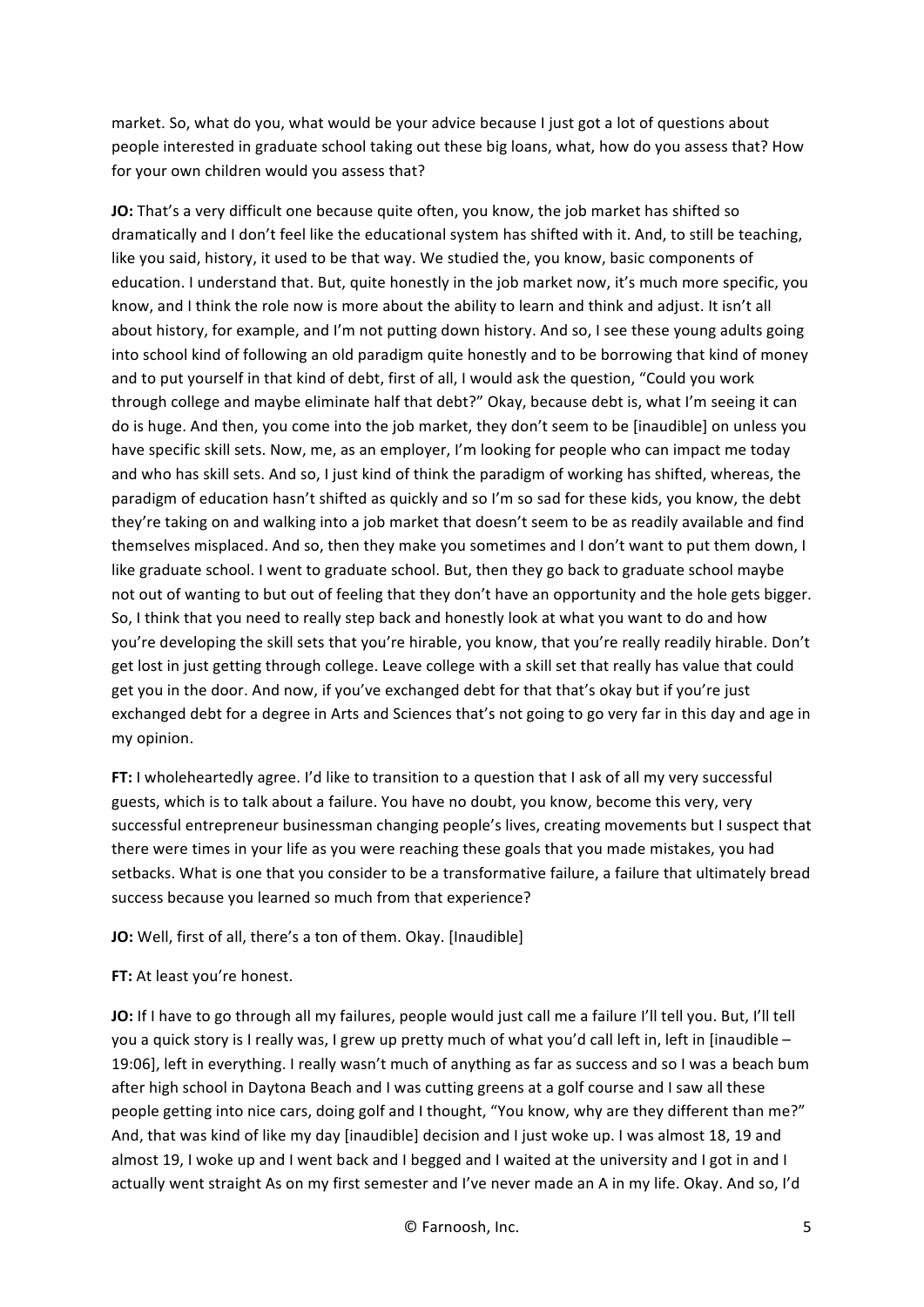busted it through college and graduated pretty well, okay. And then, I got a job at a Fortune 100 company called Texas Instruments and did really well, went up to become a sales consultant...

**FT:** Texas Instruments, I think I had a lot of their calculators.

**JO:** Oh, yeah. I was the guy and I ended up being a manager for their [inaudible] Systems division, really neat. And then, I left that and that was about when solar was big and I built a very large solar company. I'm saying all of this for a reason. So, I built this very large solar company, had distribution around the country and was really doing well and actually [inaudible] Magazine was ready to write an article about me and I was only 31 years old. Okay. So, for 12 years I did exactly what I was supposed to do. I went to college and graduate school maybe great, Texas Instruments climbed the corporate ladder, went off, started my own business and had huge success and then the good government change the tax laws and all of a sudden that thing that was building [inaudible  $- 20:31$ ] it was gone in a matter of one second. And, I went from being on top of the hill and making a lot of money to nothing. Lost every single thing I had and they were towing away the car from the front of my house and my little 2 year old daughter was standing on next to me, by my knee. And, I went to my room and sat down and put my head in my hands and I just said, "What just happened? For 12 years, I did everything I was supposed to do, you couldn't work harder and I am now broker than when I was a beach bum 12 years ago." And, I had to sit there and then I just said, "But, you know what, I might be financially broken but I'm still the result of those 12 years. I still have that education, I still did climb that ladder and I still did build this company." And, I picked up my pieces and started again and it took me 3 years to dig out of that hole to get back to zero. Not back to, you know, because we were broke, you don't go to zero, you go below zero. You know, and to dig myself out and, you know, now as a 34 and I had all those experiences, good, bad and indifferent and I'm turned to shake the dirt off my heels and start building again. But, you know, you have, I think if I hadn't done that I wouldn't be who I am today. It hurt then, that's kind of like you have to know sad to know happy, good to know bad and got to be broken to know success. And so, I look at it as an asset these days.

**FT:** Okay, let's flip it. I want to know what would be your greatest achievement, success, financial achievement, your So Money moment. The show is called So Money so I like to ask guests, "What's your So Money moment?" Brag a little. Tell us.

**JO:** When I was a, again back to this story. I went back to this college, and then I got hired by Texas Instruments. I [inaudible] gotten involved in the [inaudible] division. They sent me to a boat show down in Fort Lauderdale. It's the world's biggest boat show and we were doing navigation for marine and airplanes and stuff and I'd never been to Florida and as far, you know, that kind of scene. I'm sitting there seeing these mega yachts, okay, and so I just sat there and I saw these houses and I said, "Who are these people? Wow, how do you do this, you know?" And then, so life goes on and, you know, like I said, picked up myself at 34 after all that stuff I started building and I sold the company some years later to a public company and had a huge payday, you know, one of several that's happened for me. I've been so blessed. And, I sat there, because I said to myself back then, "If I ever make it, I'm going to get one of those yachts." And, I'll never forget it. When I sold that company, I went down to that boat show and now, you're talking about the guy who drives a car 10 years and lived below his means and I went down there and bought a yacht. And, for the next 8 years I [inaudible], you know, I went to the islands all the time and had fun. And so, it was a, you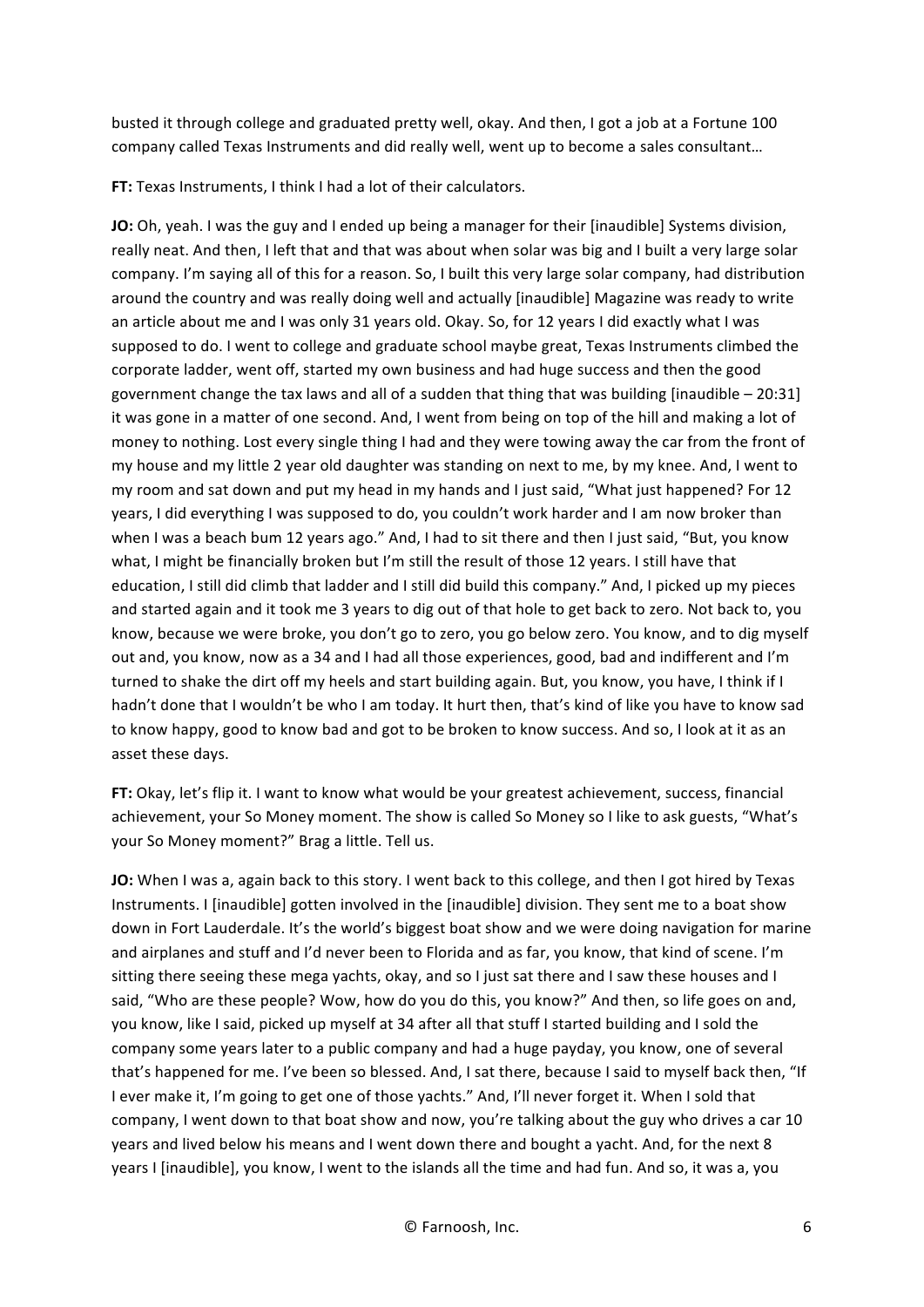know, I still had my business but I was one of the guys that had a yacht. It was the sweetest thing in my life at that time.

**FT:** Did you pilot it yourself or you had someone...?

**JO:** No. No. I had a crew. I had a crew of 3 that lived on it and it was 112 ft. yacht. It was big. It had a helicopter pad and all the crazy stuff that I always thought I did never understood and, you know, I remember the day I bought it.

**FT:** A boat that makes no financial sense but if you can afford it and it's fine, you know, go for it. It's super splurge. But, I mean there's nothing like feeling free in the ocean, you know.

**JO:** Right. That was my moment. That's when I said I had made it and I knew it was stupid as far as, as far as an intelligent thing to do but I said if I don't do it I'm not doing what I promised myself I would do a long time ago when I through those [inaudible] I went through. And so, it was a reward.

**FT:** Do you have habits that help your finances in check that help you make healthy decisions along the way about money?

**JO:** Yeah, I have. Excuse me. I apologize for that. Number 1, I live below my means and number 2, I literally compute my net worth on a very regular basis. I want to know what is and what it's doing. And so, I really do a balance sheet. You know, just like I do it with this, I do it with all my companies. You know, I get a profit & loss balance sheet every single month on the company and I do the same thing to myself. I literally turn, you know, I write, it's on a piece of paper so it's on a printout and I literally see what's going in and what's going out and what my net worth is on a monthly basis. I check myself personally the same way I do my business.

FT: That makes a lot of sense. In fact, one of our earlier guests, J.D. Roth, who started the awardwinning blog, Get Rich Slowly, I'm not sure if you're familiar with that but he advocates that, you know, we talked about CFOs at a corporate level but we should all be our personal CFOs. We should know what's coming and what's going out, what's our profit loss at any given moment. And so, it's nice to hear that you're actually doing this and it works for you.

**JO:** Yeah and I love his title, Get Rich Slowly, because that's my belief. I've never been a person, I didn't get involved in the .com stuff. I'm a bricks and mortar guy [inaudible]

**FT:** You're the millionaire next door. Yeah.

**JO:** Exactly. And, I believe in going slow. I have a saying that's one of my core values, [inaudible] core values I live my life by and one of them is 'Go slow to go fast'. So, and I do the same thing on investing. I don't try and hit homeruns. I'm a plotter. I do very safe, very secure things, small returns but long term returns I could count on. And so, that's my strategy for them. I've never thrown bombs. I've never gone through quantum leaps. I never tried to make the hero money.

FT: Yup, see, it doesn't happen overnight. Financial success is not something that happens, you know, overnight. It's sometimes not very sexy. It's kind of boring, you know, you got to just be patient and stick to what you know is right and what will win, not taking a whole lot of risk, living below your means. You know, spoken like a true millionaire. This is almost the end of the interview, Jeff. I'd love to now, throw at you a few So Money Fill in the Blanks. So, I start off a sentence, you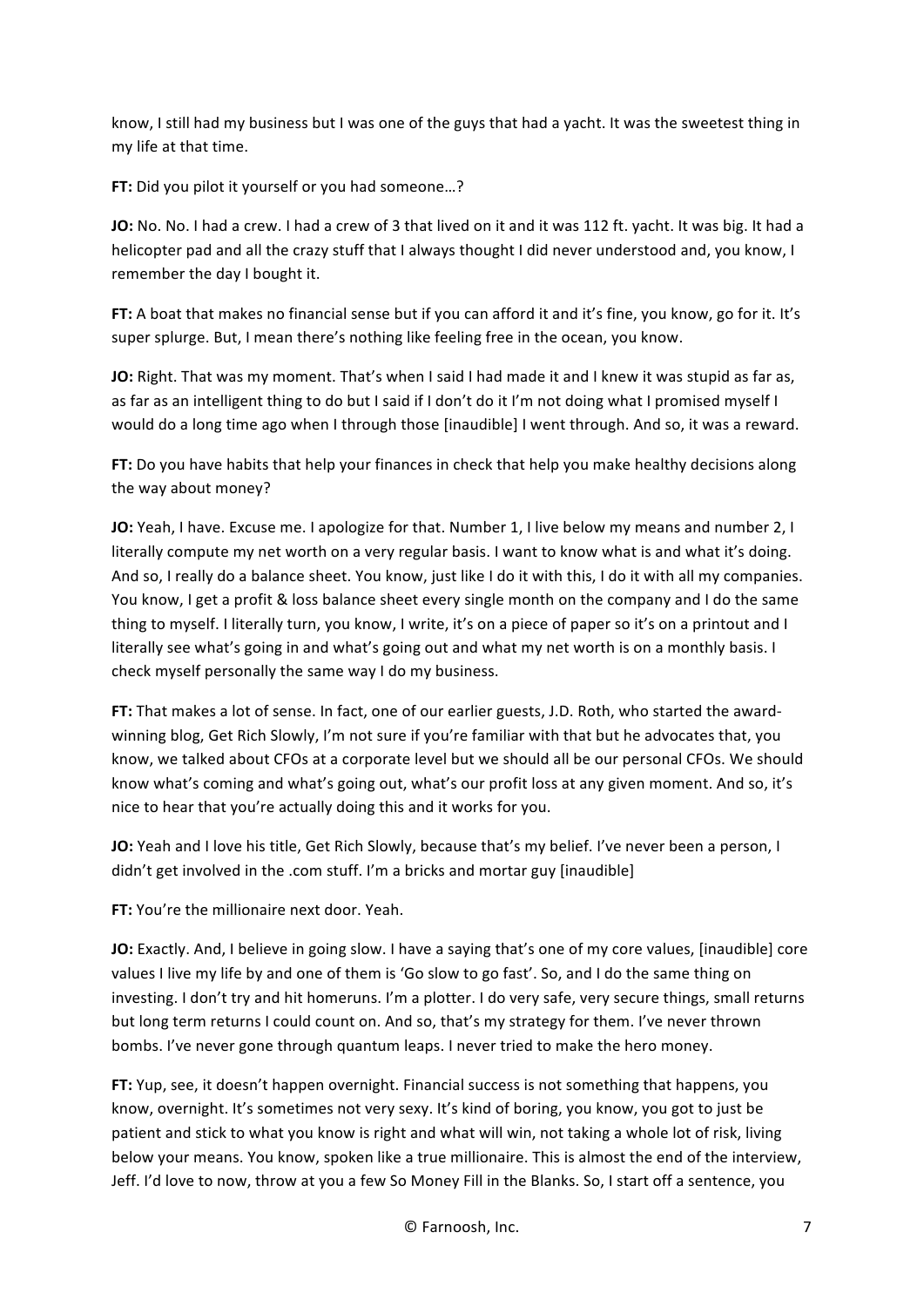finish it first thing that comes to mind. If I won the lottery tomorrow, let's say you won Powerball, which keeps going up, the first thing I would do is \_\_\_\_\_.

**JO:** Oh, the first thing I would do is, first thing I would do?

**FT:** First thing.

**JO:** Yell. No.

**FT:** Well, sure.

[27:04]

\_\_\_\_\_.

**JO:** The first thing I'd actually do is I'd go and evaluate the different trust situations I got set up and see if they work properly for the movement of this money beyond me, when I'm not around, or how I'm going to work out of my control so I have trust set up.

FT: Good. Good. Good. One thing that I spend my money on that makes my life easier or better is

**JO:** Health. I spend, I almost make no limits on the quality of the vitamins, the quality of the food and the quality of the exercise that I get. That's one place I kind of take the governor off and I only, I buy the best foods. I buy the best vitamins. I go to the best workouts that I can to have the most optimum health I could possibly have.

FT: My biggest splurge,, my biggest guilty pleasure is \_\_\_\_, besides your boat, your yacht.

**JO:** Yachting, yachting because I still charter yachts. So, it's a go and my biggest splurge is to get some friends, either go on a commercial carrier or get a private plane, fly to an island, land over a yacht beneath you and go hit the islands for a period of time.

**FT:** The one thing I wish I had known about money growing up is  $\qquad \qquad$ .

**JO:** That it was in abundance and it was everywhere, you had to figure out how to get to it because I grew up with a scarcity mindset and I didn't realize is that you can, that it's there for you and I was almost afraid of it until I finally broke through, you know, and like I said, when I saw, seeing that dollars opened doors for me in college I started realizing it was the pathway in many other ways and instead of seeing it as a necessity to survive I saw it as an opportunity to thrive more than anything else and that was my breakthrough.

**FT:** And, to give back.

**JO:** Oh, I'm a huge giver backer. I'm the biggest person for Big Brothers Big Sisters right now and I've given away 2 and half million books for, to teens. I wrote a book called the Slight Edge and redone it for teenagers and I really like giving back. I believe that when you give you actually do really receive and I just, again, I think it's the right thing to do but it's also the smart thing to do as a business. I just believe businesses that give thrive more that businesses don't.

**FT:** Which is you just completed my other question which is when you give to charity, where do you give. And, last but not least, Jeff, I am So Money because .